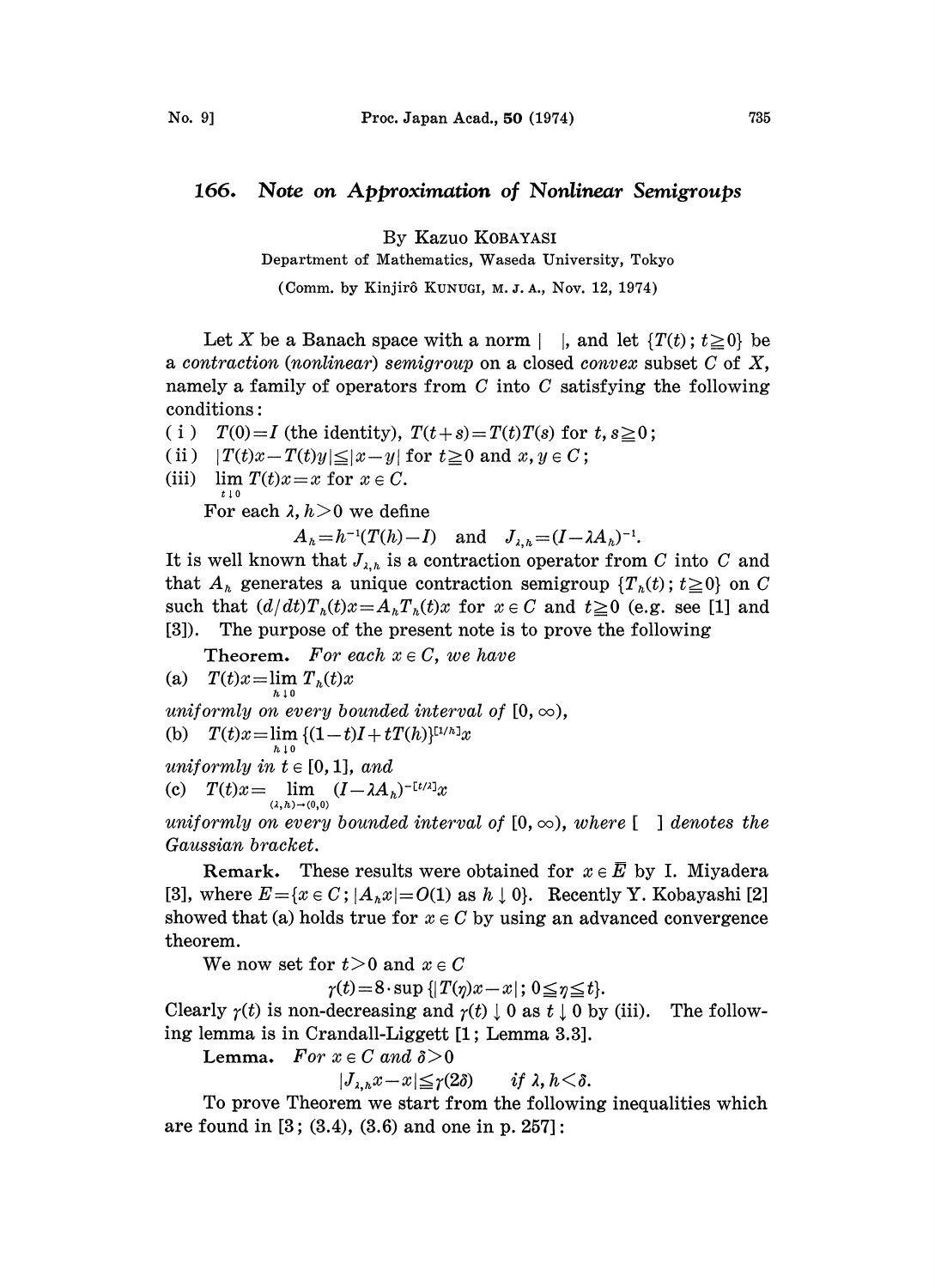## 736 K. KOBAYASI [Vol. 50,

( 1 )  $|T_h(t)x-T([t/h]h)x| \leq (\sqrt{t}h+h)|A_hx|$ for  $x \in C$  and  $t \geq 0$ ; ( 2 )  $|T_h(t)x-\{(1-t)I+tT(h)\}^{[1/h]}x|\leq (\sqrt{h}+h)|A_hx|$ for  $x \in C$  and  $t \in [0, 1]$ ; ( 3 )  $|T_h(t)x-(I-\lambda A_h)^{-\lfloor t/\lambda\rfloor}x|\leq 2\sqrt{\lambda^2+t\lambda}|A_hx|$ for  $x \in C$  and  $t \ge 0$ . In what follows we let  $x \in C$ ,  $T > 0$ ,  $\delta \in (0, 1]$  and  $\lambda$ ,  $h < \delta^2$ . Since  $A_{h} J_{\lambda, h}$  $=\lambda^{-1}(J_{\lambda,h}-I)$ , it follows from (1), (2), (3) and Lemma that  $|T_h(t)J_{\sqrt{h},h}x-T([t/h]h)J_{\sqrt{h},h}x|$ (4) (5)  $\leq (\sqrt{t} + \sqrt{h}) |J_{\sqrt{h},h}x - x| \leq (\sqrt{t} + 1)\gamma(2\delta)$  for  $t \geq 0$ ,  $|T_h(t)J_{\sqrt{h},h}x-\{(1-t)I + tT(h)\}^{[1/h]}J_{\sqrt{h},h}x|$  $\leq (1+\sqrt{\overline{h}})|J_{\sqrt{\overline{h}},\hbar}x-x|\leq 2\gamma(2\delta)$  for  $t\in [0,1]$ and  $|T_h(t)J_{\sqrt{\lambda},h}x-(I-\lambda A)^{-\lceil t/\lambda\rceil}J_{\sqrt{\lambda},h}x|$ (6)  $\frac{2\sqrt{\lambda_+k}}{\sqrt{2\sqrt{1+t}}}$   $\frac{1}{\sqrt{\lambda_-k}}x-x \leq 2\sqrt{1+t} \gamma(2\delta)$ Proof of (a), Since  $|T(t)x-T_{h}(t)x|$ for  $t\geq 0$ .  $\leq$ |T(t)x-T([t/h]h)x|+|T([t/h]h)J<sub>/k-k</sub>x-T([t/h]h)x|  $+|T([t/h]h)J_{\sqrt{h},h}x-T_h(t)J_{\sqrt{h},h}x|+|T_h(t)J_{\sqrt{h},h}x-T_h(t)x|$  $\leq\!\!|T(t\!-\![t/h]h)x\!-\!x|+2|J_{\sqrt{h},h}x\!-\!x|+|T([t/h]h)J_{\sqrt{h},h}x\!-\!T_h(t)J_{\sqrt{h},h}x|$  $\leq \gamma(h)+2\gamma(2\delta)+(\sqrt{t}+1)\gamma(2\delta)$  $(7) \leq (\sqrt{t} + 4) \gamma(2\delta),$ we get sup  $|T(t)x - T_h(t)x| \leq (\sqrt{T} + 4)\gamma(2\delta)$ . For any  $\varepsilon > 0$  taking  $t\in[0,T]$  $\delta \in (0, 1]$  so that  $\gamma(2\delta) \leq \varepsilon/(\sqrt{T} + 4)$ , we have  $\sup_{t\in[0,T]}|T(t)x\!-\!T_{h}(t)x|\!\!<\!\!\varepsilon \qquad\text{for}\,\,h\!<\!\delta^{2}.$ Proof of (b). By (5) and (7) we obtain that  $\sup |T(t)x - (1-t)I + tT(h)^{[1/h]}x|$  $t \in [0,1]$  $\leq (1+4)\gamma(2\delta) + \sup_{t\in [0,1]} \lvert T_{h}(t)x - \{(1-t)I + tT(h)\}^{\mathbb{L}^{1/h} \rvert}_{\mathcal{X}} \rvert$  $\leq 5\gamma(2\delta) + 2\gamma(2\delta) + 2|J_{\sqrt{h_1},h}x - x|$  $\leq 9\gamma(2\delta)$ , which implies that (b) is true. Here we have used the fact that  $(1-t)I+tT(h)$  is a contraction. Proof of (c), It also follows from (6) and (7) that  $\sup_{t\in [\mathbb{0}, T]}|T(t)x\!-\!(I\!-\!\lambda A_{\,h})^{-[\,t/\lambda]}x$  $\leq$  (  $\sqrt{T}$  +4) $\gamma$ (2 $\delta$ ) +  $\sup_{t\in [0,T]}|T(t)x-(I-\lambda A_{_h})^{-\lceil t/\lambda \rceil}x|$  $\leq (\sqrt{T} + 4)\gamma(2\delta) + 2\sqrt{1+T} \gamma(2\delta) + 2|J_{\sqrt{x},h}x - x|$  $\leq 3(\sqrt{1+T}+2)\gamma(2\delta).$ 

Hence we complete the proof.

Acknowledgement, The author first proved (a) and (b). Mr. Y. Kobayashi pointed out that (c) can be also proved by using the